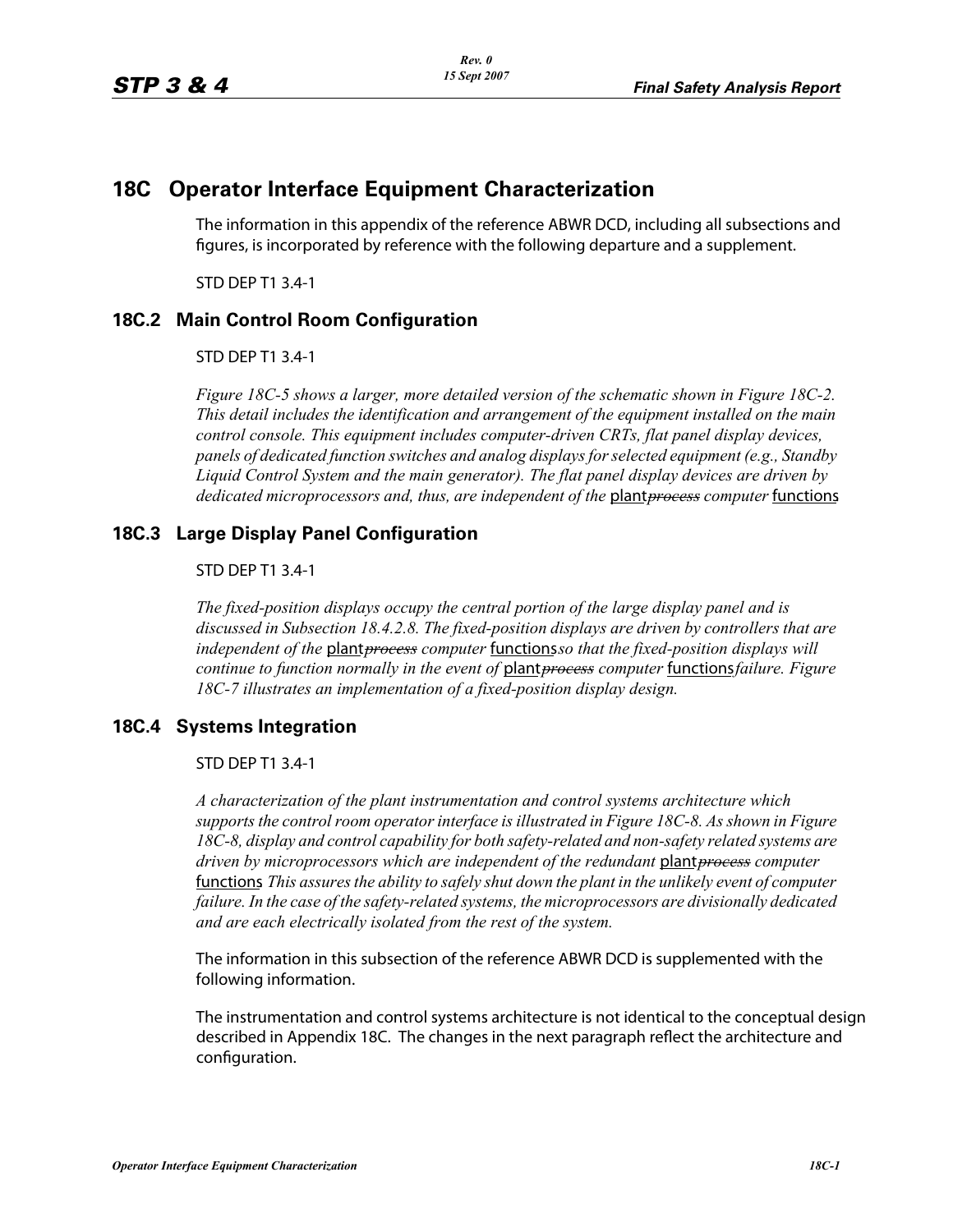*The plant-wide, fiber-optic Essential Multiplexing System (EMUX) provides the communications network for the system. This multiplexing system is actually a series of data acquisition and control networks, separate networks being provided for safety related and nonsafety-related plant systems.* The data communication function includes both safety-related and non-safety related communication performed by separate networks as described in Section 7.9S.